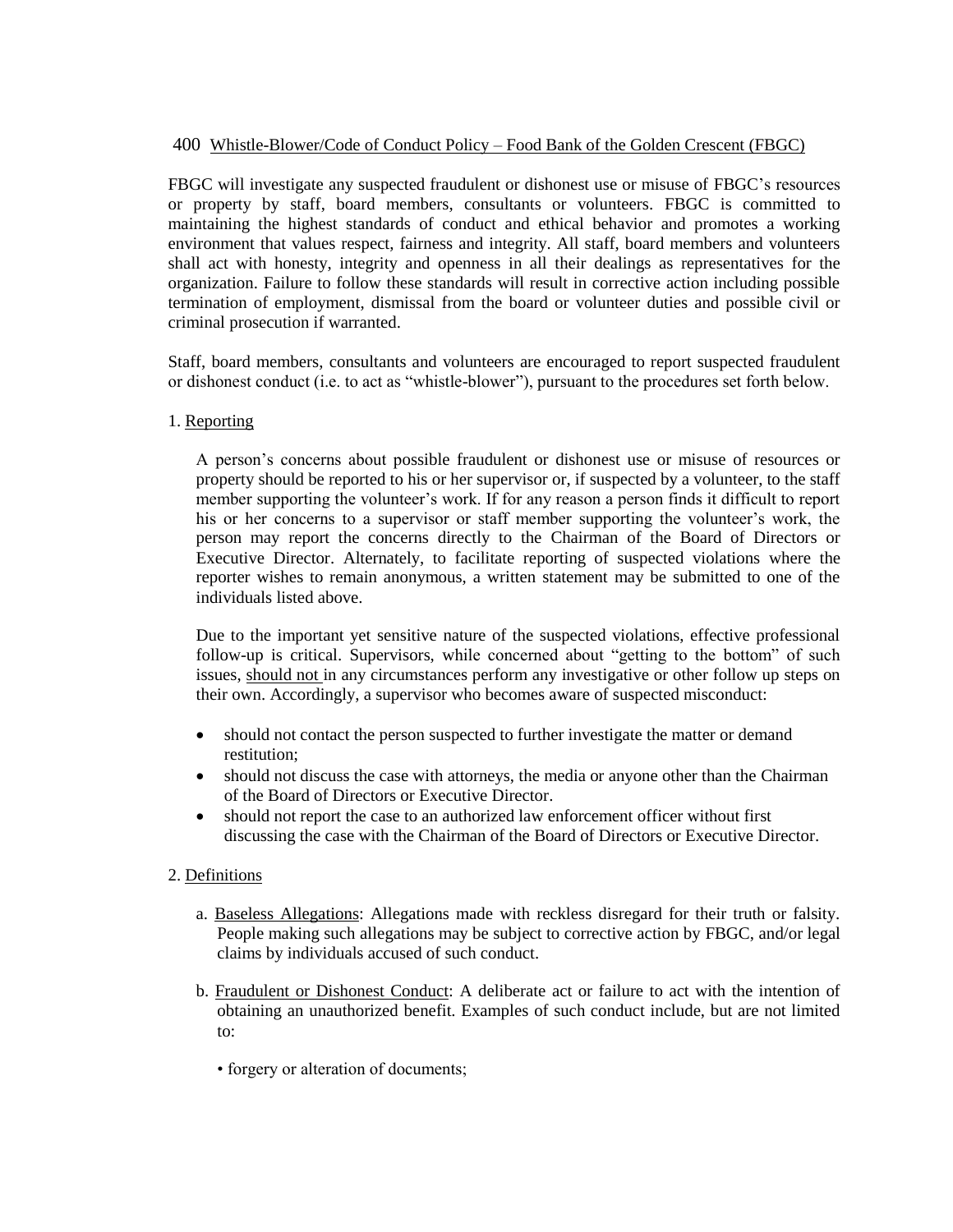- unauthorized alteration or manipulation of computer files;
- fraudulent financial reporting;
- pursuit of a benefit or advantage in violation of FBGC's *Conflict of Interest Policy;*
- misappropriation or misuse of FBGC resources, such as funds, supplies, or other assets;
- authorizing or receiving compensation for goods not received or services not performed; and
- authorizing or receiving compensation for hours not worked
- c. Whistle-Blower: An employee, consultant or volunteer who informs a supervisor, Chairman of the Board of Directors or Audit Committee, or Executive Director about an activity relating to FBGC which that person believes to be fraudulent or dishonest.

## C. Rights and Responsibilities

1. Supervisors

Supervisors are required to report suspected fraudulent or dishonest conduct to the Chairman of the Board of Directors or Executive Director.

Reasonable care should be taken in dealing with suspected misconduct to avoid:

- baseless allegations;
- premature notice to persons suspected of misconduct and/or disclosure of suspected misconduct to others not involved with the investigation; and
- violations of a person's rights under law
- 2. Investigation

All relevant matters, including suspected but unproved matters, will be reviewed and analyzed, with documentation of the receipt, retention, investigation and treatment of the complaint. Appropriate corrective action will be taken, if necessary, and findings will be communicated back to the reporting person and his or her supervisor. Investigations may warrant investigation by an independent person such as auditors and/or attorneys.

- 3. Whistle-Blower Protection
- a. FBGC will use its best efforts to protect whistle-blowers against retaliation. Whistleblowing complaints will be handled with sensitivity, discretion and confidentiality to the extent allowed by the circumstances and the law. Generally this means that whistle-blower complaints will only be shared with those who have a need to know so that FBGC can conduct an effective investigation, determine what action to take based on the results of any such investigation, and in appropriate cases, with law enforcement personnel. (Should corrective or legal action be taken against a person or persons as a result of a whistle-blower complaint, such persons may also have right to know the identity of the whistle-blower.)
- b. Employees, consultants and volunteers of FBGC may not retaliate against a whistleblower for informing management about an activity which that person believes to be fraudulent or dishonest with the intent or effect of adversely affecting the terms or conditions of the whistle-blower's employment, including but not limited to, threats of physical harm, loss of job, punitive work assignments, or impact on salary or fees.